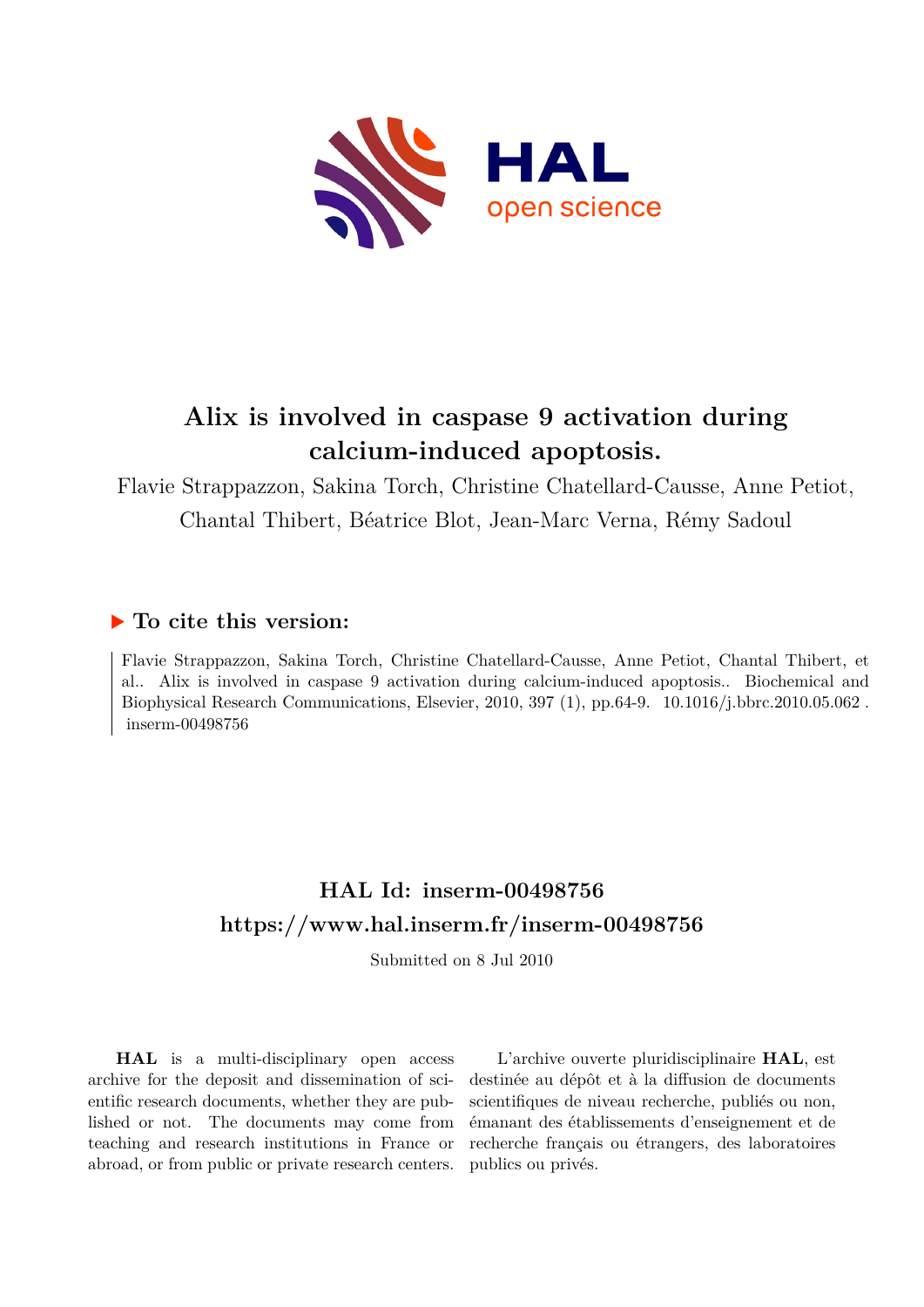#### Elsevier Editorial System(tm) for Biochemical and Biophysical Research Communications Manuscript Draft

Manuscript Number:

Title: Alix is involved in caspase 9 activation during calcium induced apoptosis.

Article Type: Regular Article

Keywords: Alix, ALG-2, calcium, caspase, neurons, endoplasmic reticulum, apoptosis

Corresponding Author: Pr. Remy Sadoul,

Corresponding Author's Institution: Grenoble Institut des Neurosciences,

First Author: Flavie Strappazzon

Order of Authors: Flavie Strappazzon; sakina Torch; christine chatellard-causse; anne petiot; chantal thibert; béatrice blot; Jean-Marc Verna; Remy Sadoul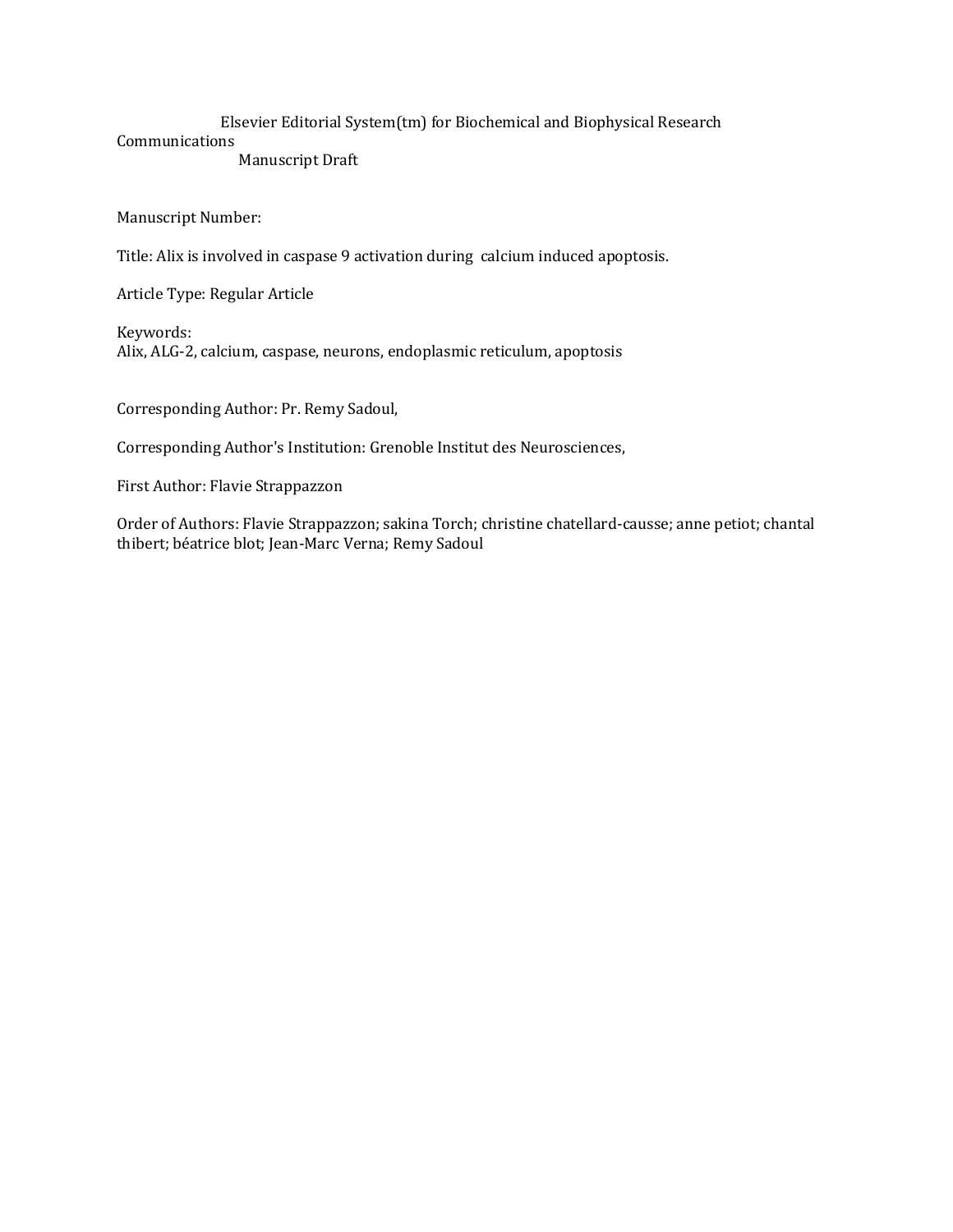*Equipe 2 – Neurodégénérescence et Plasticité Direction : Pr. Rémy Sadoul Tel 04 56 52 05 51 FAX 04 56 52 05 54*

Grenoble May, 7<sup>th,</sup> 2010

Dear Editor

*.*

Please find enclosed our manuscript entitled

**Alix is involved in caspase 9 activation during calcium induced apoptosis** by F. Strappazzon, S. Torch, C. Chatellard-Causse, A. Petiot, C. Thibert, B. Blot, J.-M. Verna and R. Sadoul, which we would like to submit *Biochemical and Biophysical Research Communications*

Sustained increase in cytosolic calcium may induce caspase activation and thereby apoptosis. A number of reports demonstrated that caspase 9 is the apical caspase involved in this process. However, the molecular mechanisms leading to caspase 9 activation by calcium remain dubious. Rao and collaborators previously found that the penta-EF hand protein ALG-2 (apoptosis linked gene-2) might be part of an endoplasmic reticulum based complex allowing activation of the caspase. We have previously demonstrated both *in vivo* and *in vitro* that a main calcium dependent interactor of ALG-2, called Alix is involved in neuronal death, We therefore tested whether Alix might also take part in apoptosis induced by imbalanced calcium homeostasis. Here, we report that dominant negative mutants of Alix do indeed impair apoptosis induced by thapsigargin treatment of cultured cerebellar neurons and BHK21 cells. Furthermore knock-down of Alix inhibited caspase 9 activation and thereby apoptosis of BHK21 cells treated with thapsigargin. Thus our results define Alix as a crucial mediator of caspase-9 activation following calcium elevation.

This work not only sheds new light on the function of Alix but also paves the way towards a better understanding of caspase 9 activation following imbalanced calcium homeostasis. We hope you will share our enthusiasm over these findings and find this manuscript suitable for publication in BBRC.*.*

Sincerely Yours

Rémy Sadoul

*Adresse géographique Bâtiment Edmond J Safra des Neurosciences, Chemin Fortuné Ferrini, F 38700 La Tronche Adresse postale Grenoble Institut des Neurosciences - INSERM U836 / Equipe2 Université Joseph Fourier - Site Santé de La Tronche, BP 170, 38042 Grenoble Cedex 9, France*









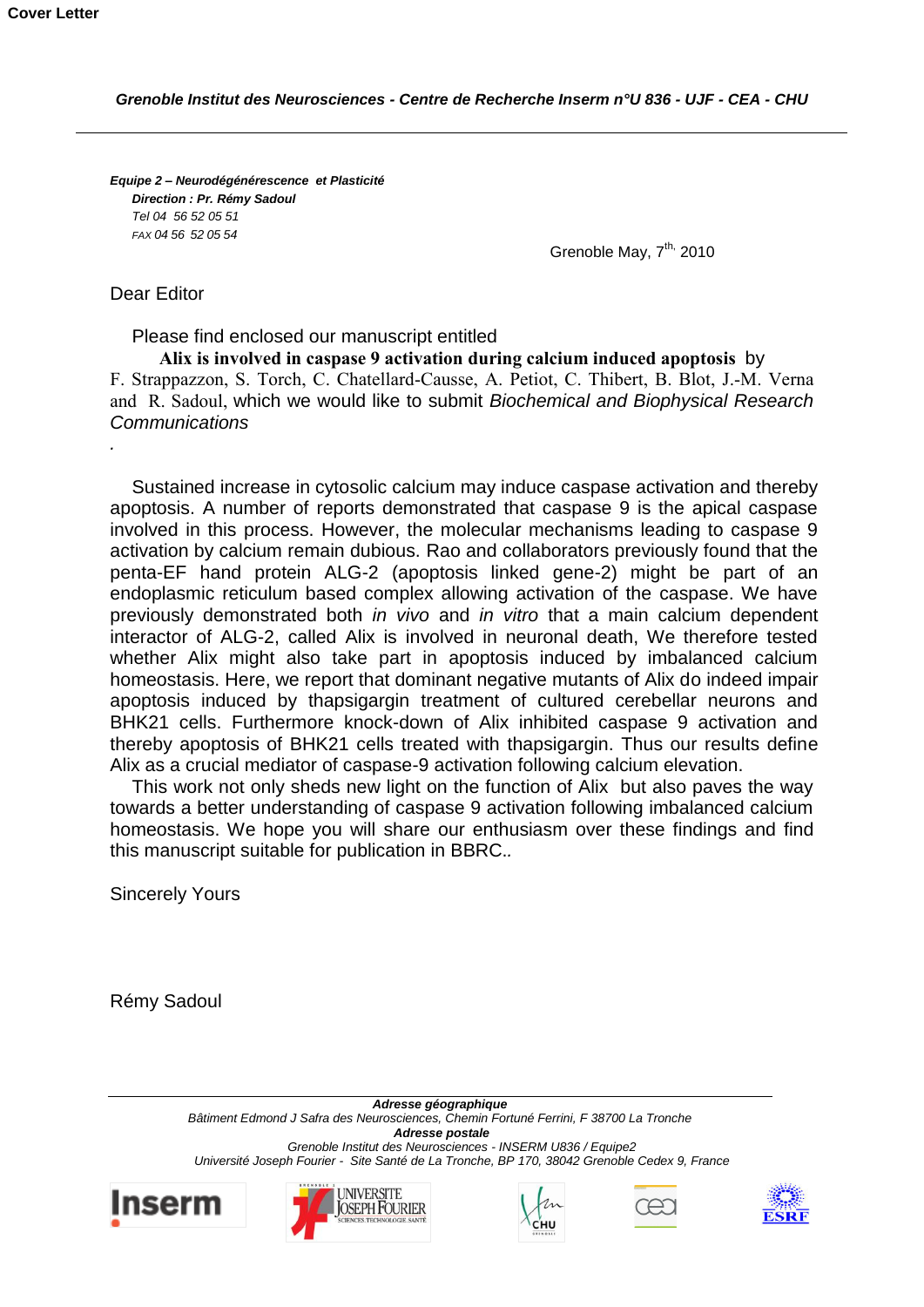# **Alix is involved in caspase 9 activation during calcium induced apoptosis.**

Flavie Strappazzon<sup>1,2,3</sup>, Sakina Torch<sup>1,2</sup>, Christine Chatellard-Causse<sup>1,2</sup>, Anne Petiot<sup>1,2</sup>, Chantal Thibert<sup>1,2</sup>, Béatrice Blot<sup>1,2</sup>, Jean-Marc Verna<sup>1,2,4</sup>, Rémy Sadoul<sup>1,2 \*</sup>

1-Inserm, U836, team 2, Grenoble, F-38000 France; 2-Université Joseph Fourier, Grenoble, F-38000 France. 3- present address: Laboratory of Molecular Neuroembryology, IRCCS Fondazione Santa Lucia, Via del Fosso di Fiorano 64/65, 00143 Rome, Italy 4-present address: Service des Ressources Humaines, Délégation Alpes, CNRS - BP 166, 38042 Grenoble, France

\*Correspondence should be addressed to Rémy Sadoul, Grenoble Institut des Neurosciences,

Bâtiment Edmond J. Safra des Neurosciences, chemin Fortuné Ferrini, Site Santé, 38706 La

Tronche cédex, France. Tel: +3347656520548. E-mail: remy.sadoul@ujf-grenoble.fr

Running Title: Alix in calcium-induced cell death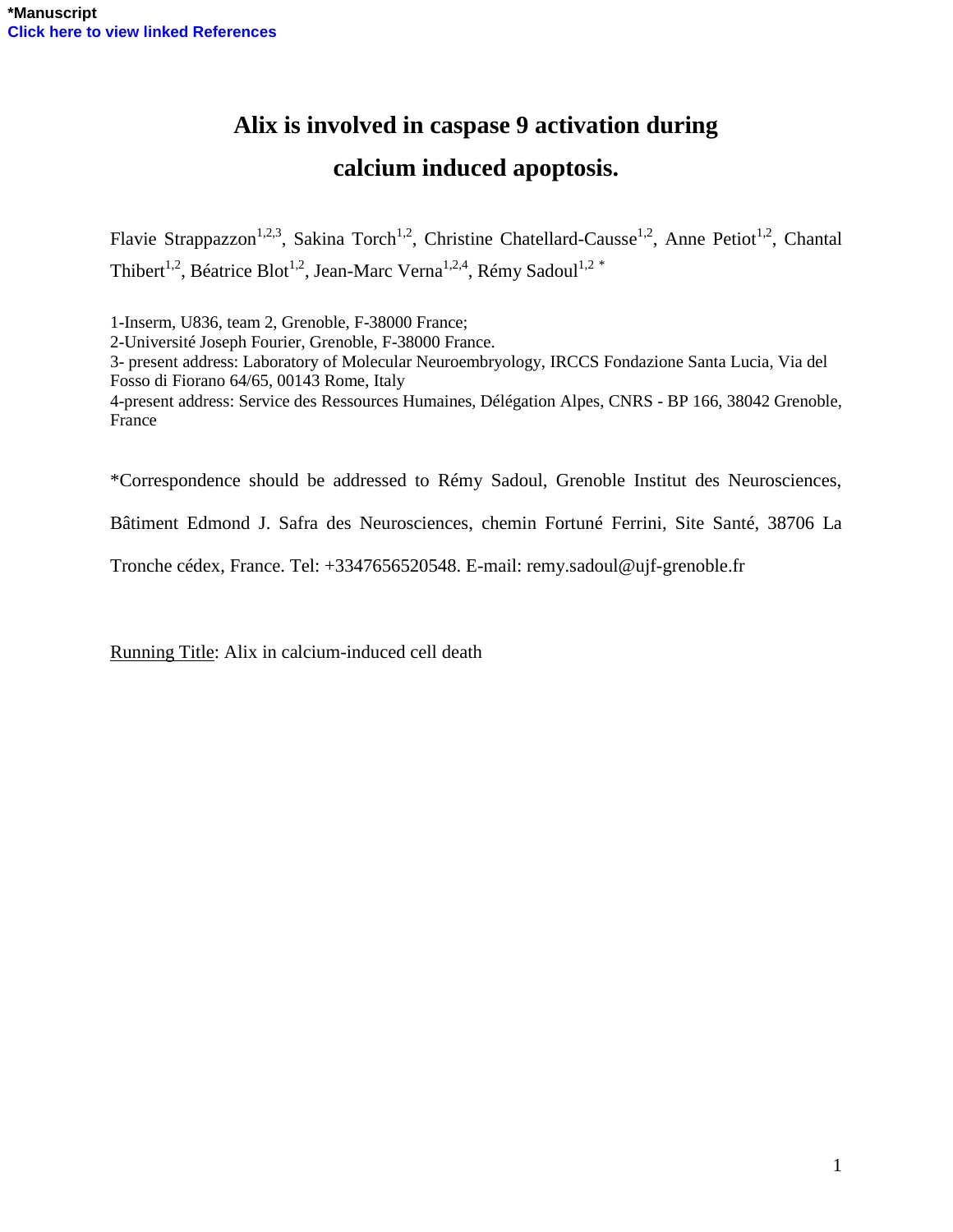# **ABSTRACT**

The cytoplasmic protein Alix/AIP1 (ALG-2 interacting protein-X) is involved in cell death through mechanisms which remain unclear but require its binding partner ALG-2 (Apoptosis-Linked-Gene- 2). The latter was defined as a regulator of calcium**-**induced apoptosis following endoplasmic reticulum (ER) stress. We show here that Alix is also a critical component of caspase 9 activation and apoptosis triggered by calcium. Indeed, expression of Alix dominant negative mutants or downregulation of Alix afford significant protection against cytosolic calcium elevation following thapsigargin (Tg) treatment. The function of Alix in this paradigm requires its interaction with ALG-2. In addition, we demonstrate that caspase 9 activation is necessary for apoptosis induced by Tg and that this activation is impaired by knocking down Alix. Altogether, our findings identify, for the first time, Alix as a crucial mediator of  $Ca^{2+}$ induced caspase 9 activation.

**1**

 $\overline{a}$ 

**Abbreviations** 

ALG-2: Apoptosis Linked Gene-2; Alix: ALG-2 Interacting protein X; Apaf-1: Apototic protease activating factor-1; BHK: Baby hamster kidney; DIV: days *in vitro*; ER: Endoplasmic reticulum; RFP: Red Fluorescent Protein; Tg: Thapsigargin;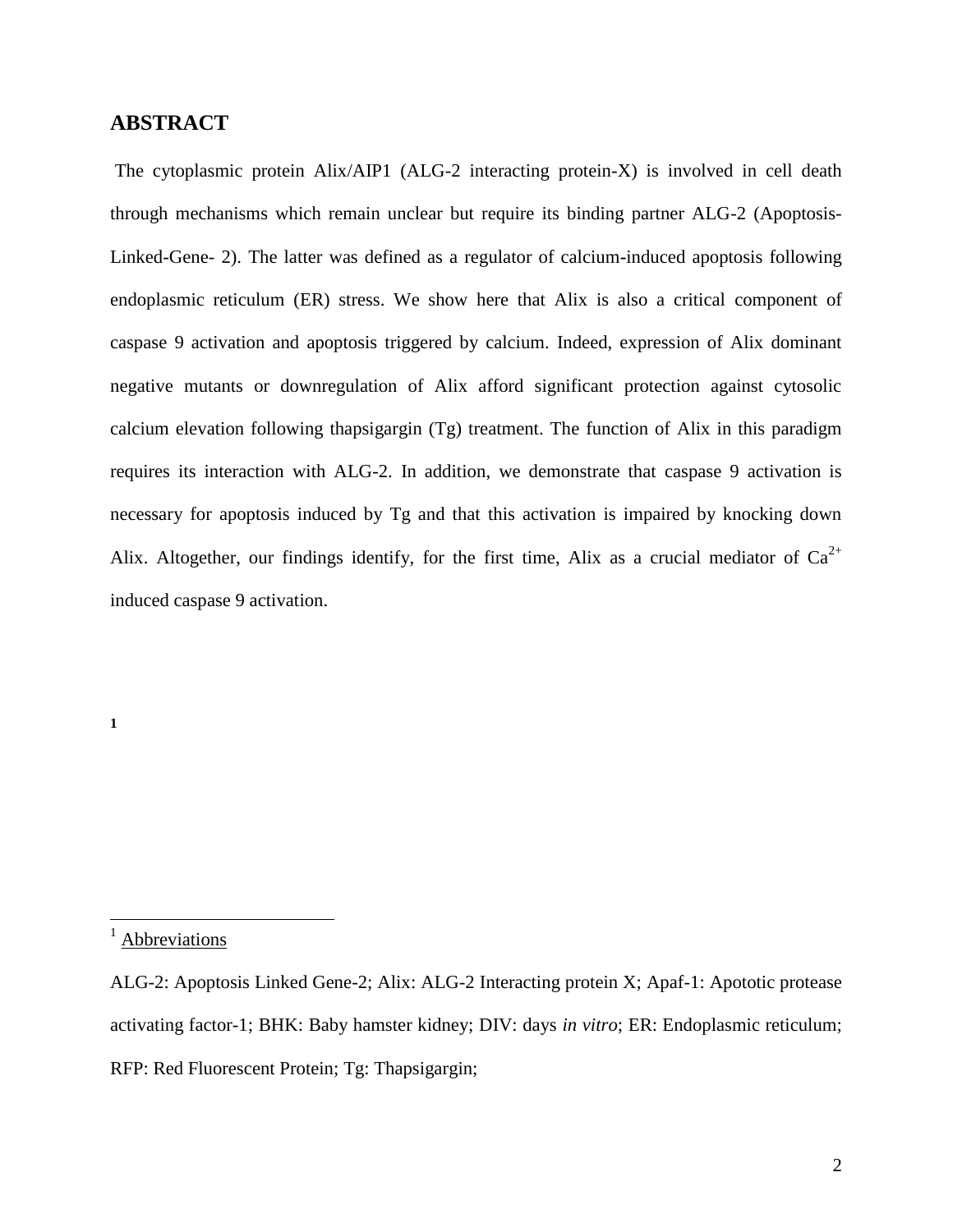# **INTRODUCTION**

Calcium plays a central role in regulating a variety of cellular responses, notably in neurons. In particular, it is now well established that alteration in intracellular calcium homeostasis is a common feature of many apoptotic processes, which are associated with local elevations of cytosolic  $Ca^{2+}$  released from endoplasmic reticulum (ER) stores [1,2,3,4,5]. Although cytosolic  $Ca^{2+}$  elevation induces caspase 9 activation as a necessary step for apoptosis, the way of activation of the caspase remains dubious. In particular, it is still unclear whether caspase 9 activation requires Apaf-1 or occurs in a separate ER based complex [6,7,8]. Using Apaf-1 -/- cells, Rao et al defined the apopotosis-linked gene-2 (ALG-2), a calcium-binding protein belonging to the penta-EF hand protein family, as a regulator of ER stress-induced death involving  $Ca^{2+}$  [8]. Indeed, knock-down of ALG-2 reduced cell death due to thapsigargin (Tg), which elevates cytosolic calcium by blocking the ER  $Ca^{2+}$  ATPase. They went on to suggest that ALG-2 is part of a high molecular weight complex containing caspases 9 and 12 and that knocking down ALG-2 inhibits Tg induced caspase-9 activation.

 $Ca<sup>2+</sup>$  binding to ALG-2 induces a conformational change which allows it to interact with several proteins [9,10], among which the multifunctional adaptor protein Alix/AIP1 [11,12]. Alix is a cytosolic protein which interacts with proteins involved in deforming membranes during various processes including endocytosis, endosomal sorting, virus budding and cytokinesis [13,14]. Up-regulation of Alix expression *in vivo* correlates with calcium induced cell death, as observed in degenerating neurons of the rat hippocampus undergoing epileptic seizures [15]. We also found that over-expression of the full length protein (Alix-wt) in cultured neurons was sufficient to activate caspases and thereby apoptosis. In contrast expression of the C-terminal half of the protein encompassing the ALG-2 binding site blocked neuronal death both *in vivo* and *in*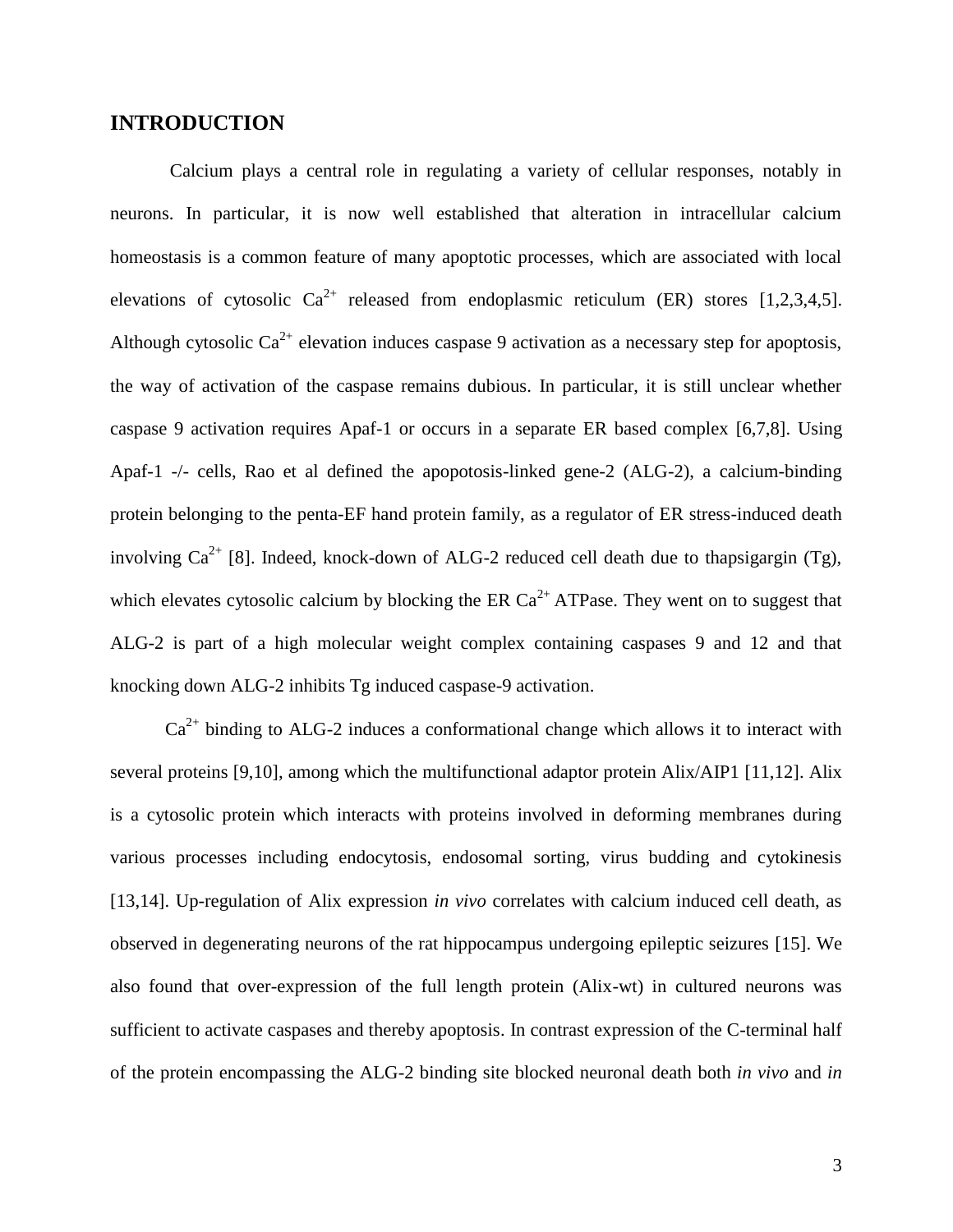*vitro* [16,17]. The pro- and anti-apoptotic functions of Alix-wt and Alix-CT respectively were tightly dependent on their capacity to bind to ALG-2. Expression of Alix lacking its ALG-2 binding site could block naturally occurring death of motoneurons during development of the chick embryo [18,19]. Given the fact that ALG-2 needs to bind  $Ca<sup>2</sup>$  in order to interact with Alix, these observations suggest that ALG-2 and Alix cooperate in transducing  $Ca^{2+}$ -regulated signals during cell death. Here we report that knock-down of Alix protects cells from Tg-induced cell death which is mediated by caspase 9. Furthermore, we show that Alix expression is required for caspase 9 activation induced by calcium elevation. These results suggest that Alix and ALG-2 act upstream of caspase 9 activation following cytosolic calcium elevation.

### **MATERIAL AND METHODS**

#### **Constructs and antibodies**

Polyclonal anti-Alix was previously described [16], rabbit anti-Flag (Sigma), monoclonal anti-HA (Cell Signaling), monoclonal anti-actin (Chemicon), alexa-488 conjugated goat anti-rabbit and alexa-488 conjugated goat anti mouse (Molecular Probes), peroxidase-conjugated goat antimouse and peroxidase goat anti-rabbit (Jackson). Alix expression plasmids have been described previously [20]. pcDNA3 vectors coding for dominant-negative mutants of procaspase-8 (C360A) and -9 mutants (C287A) were a kind gift of P. Mehlen (Lyon).

## **Cell cultures**

Primary cultures of cerebellar granule cells (CGN) were prepared from 6-day-old S/IOPS NMRI mice (Charles River Laboratories), as described previously [16]. Dissociated neurons were plated in Dulbecco's modified Eagle's medium (DMEM, Invitrogen) containing 25 mM KCl (K25 medium) supplemented with 10% fetal bovine serum. After 4 DIV, the medium was replaced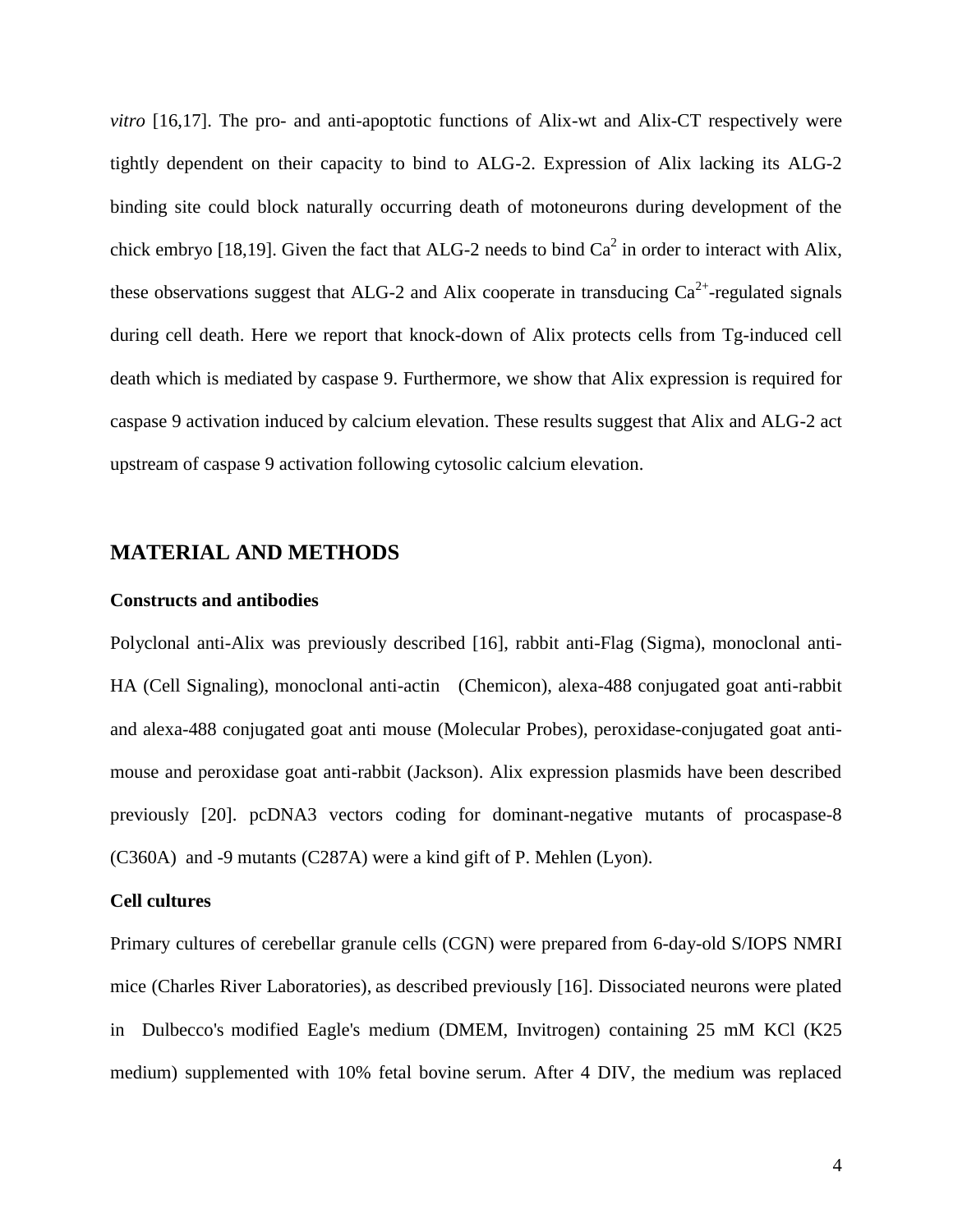with serum-free K25. 24h later, thapsigargin (Invitrogen) (200 nM in 0.01 % DMSO) or DMSO alone were added to K25 medium. Baby Hamster Kidney cells (BHK-21) were used as described previously [21]. Cells were treated with 1  $\mu$ M Tg 24h after plating.

## **Cell transfections**

Transient transfection of cultured CGN was performed using the calcium phosphate coprecipitation method as previously described [16]. BHK-21 cells were grown at 37°C in Glasgow MEM (GMEM) supplemented with 5% fetal calf serum. Transient transfections of BHK-21 cells were performed using JetPEI (PolyPlus Transfection).

### **Establishment of an Alix-deficient BHK-21 cell line**

An shRNA was cloned downstream of the human H1 promoter in the pSuperGFP vector (Oligoengine, Seattle, WA, USA). Forward and reverse sequences for the Alix shRNA construct were: 5'GATCCCCGCCGCTGGTGAAGTTCATCTTCAAGAGAGATGAACTTCACCAGCG GCTTTTTGGAAA-3'

and

# 5'AGCTTTTCCAAAAAGCCGCTGGTGAAGTTCATCTCTCTTGAAGATGAACTTCACCA

GCGGCGGG-3', respectively. The synthetic oligonucleotides were synthesised by Invitrogen. The annealed oligonucleotides were ligated into the *Bgl*II*-Hind*III site of the pSuperGFP vector. BHK-21 cells were transfected with pSuper- *sh*Alix or pSuper vectors as control by using JetSi transfection (Polyplus tranfection). Cells were selected by adding G418 (800 µg/ml) to the culture medium. After 15 days, clones were isolated and screened by Western blot analysis for the best reduction in Alix expression. Permanent cell lines (pSuper/*sh*Alix and control were maintained with G418 (800 µg/ml).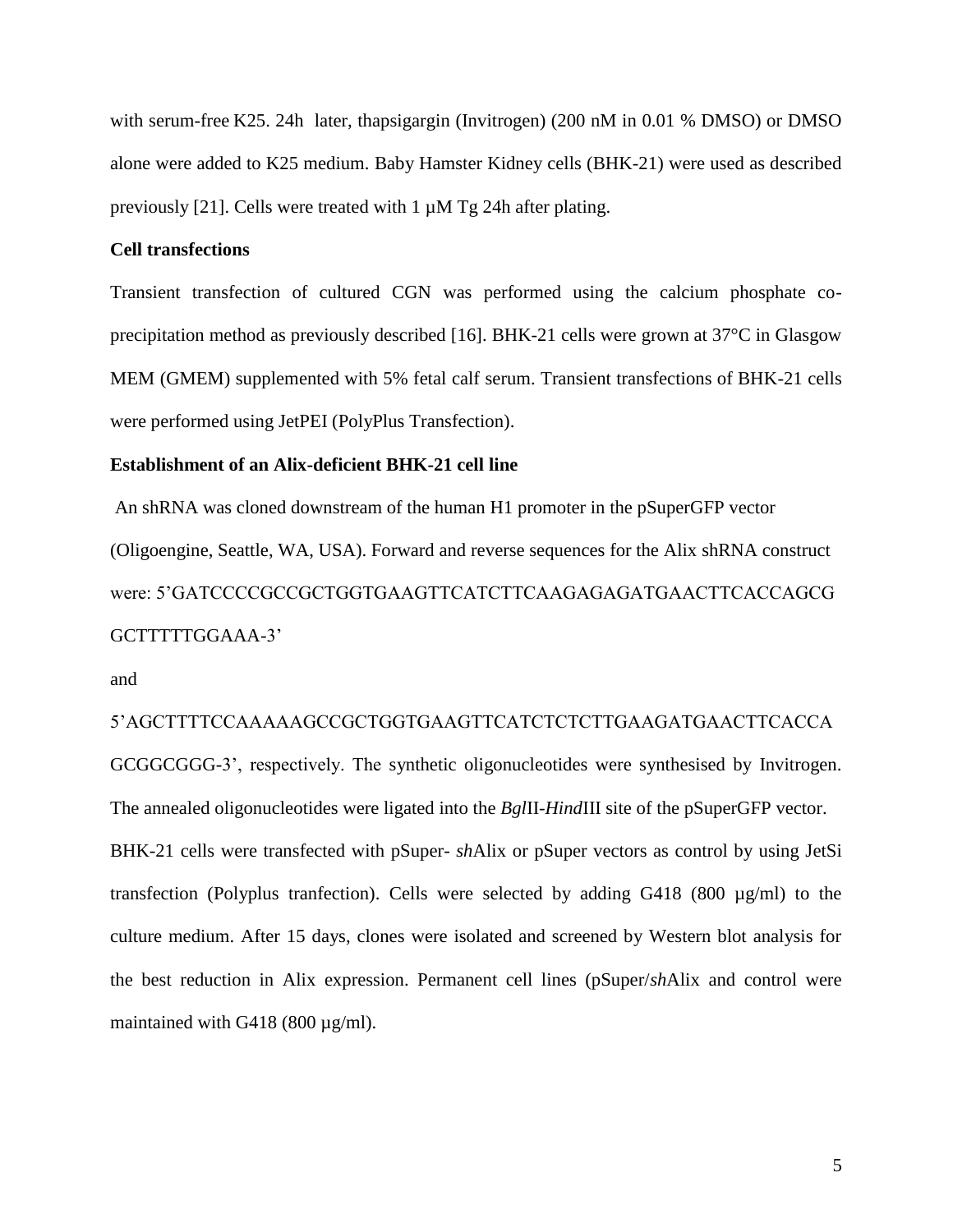#### **Determination of cell viability**

MTT assay: the tetrazolium salt MTT [3-(4,5-dimethyl-2-thiazolyl)-2-5diphenyl-2H tetrazolium bromide] (Sigma) was added to cell cultures (1 mg/ml) and incubated for 30 min at 37°C. Cells were then lysed in DMSO. Formazan production by living cells was assessed by measuring absorbance at 540 nm.

Hoechst staining: cultures were fixed in 4% paraformaldehyde in PBS for 20 min at 4 °C and stained with the bisbenzimide (Hoechst 33342 (Sigma); 4 µg/ml;) in PBS for 20 min at room temperature. Cells were washed three times with PBS, mounted in Mowiol (Calbiochem) and observed under an Axiovert microscope (Zeiss) connected to a CDD camera. For each condition, random images were captured and analyzed. Cell viability was then scored on the basis of nuclear morphology: cells containing condensed or fragmented nuclei were counted as dying or dead cells.

### **Determination of capase 9 activation in cells.**

Caspase 9 Detection kit (Calbiochem) uses the fluorescent marker red LEHD-fmk which enters living cells and binds irreversibly to activated caspase 9. After 24 hr treatment with 1µM Tg or vehicle (DMSO), cells were incubated for 1 h at 37°C with the fluorescent marker according to the supplier's instructions and observed under an Axiovert microscope (Zeiss).

#### **Immunofluorescence**

Cells were fixed in 4% paraformaldehyde in PBS for 10 min at 37°C. After permeabilization and blocking with 3% goat pre-immune serum (Invitrogen), cells were incubated at room temperature with primary antibodies (monoclonal anti HA : 1/100, polyclonal anti-Flag : 1/500) then with Alexa Fluor-conjugated secondary anti-mouse antibody (1/1000) or anti-rabbit antibody (1/1000) (Invitrogen). Cells were rinsed with PBS, and stained with Hoechst 33342 before examination.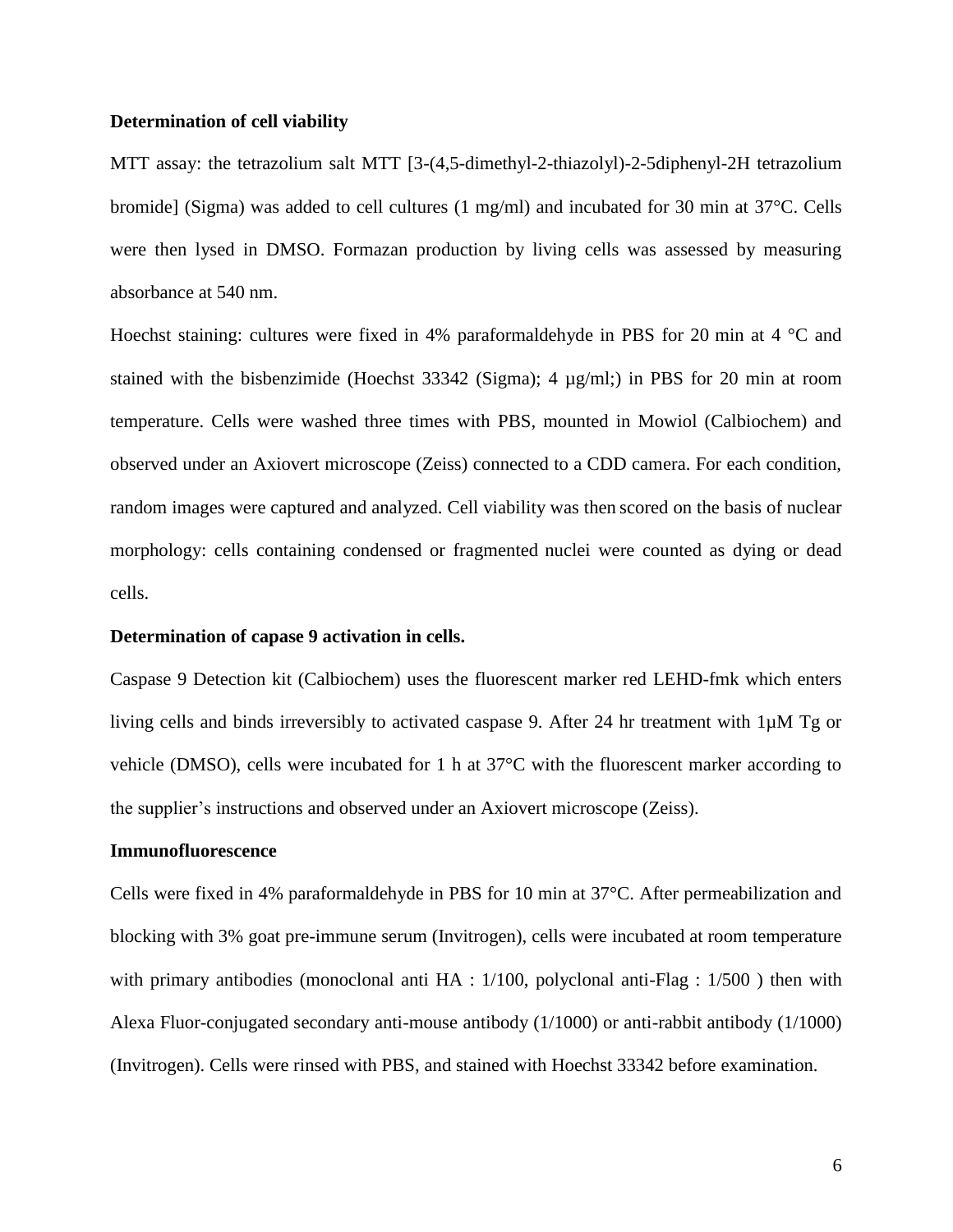#### **Western blot analysis**

Cells were washed twice with PBS before harvesting with lysis buffer (50 mM Tris HCl pH 7.4, 150 mM NaCl, 0.5% DOC (sodium deoxycholate), 1% NP40, 0.1 % SDS (Sodium Dodecyl Sulfate), 1 mM Na<sub>3</sub>VO<sub>4</sub>, 50 mM NaF, 10 mM  $\beta$ -glycerophosphate and 2X protease inhibitor cocktail (Complete<sup>TM</sup>, Boehringer). Cell extracts were centrifuged at 15,000 g for 15 min at 4<sup>o</sup>C and 20 µg protein was separated by SDS-PAGE and transferred onto nylon membranes (Immobilon-P, Millipore). After incubation with the membranes primary antibodies were revealed using peroxidase-coupled secondary antibodies and the SuperSignal detection method (Pierce).

## **RESULTS**

# **1- Alix C-terminal half protects BHK-21 cells and cerebellar neurons from thapsigargininduced cytotoxicity.**

We first used BHK-21 cells to analyze the effect of the C-terminal half of Alix (Alix-CT) on apoptosis following a  $Ca^{2+}$  increase due to Tg treatment. 24 h after transfection, BHK-21 cells were treated with 1  $\mu$ M Tg and viability estimated after a further 24 h culture period. 60% of control RFP-expressing cells exhibited altered nuclear morphology indicative of apoptosis whereas 15% were dead or dying in untreated control cultures (Figure 1a). In contrast, only 30% of Alix-CT-expressing cells died following the same treatment. Remarkably, Alix-CT deleted of its ALG-2-binding domain (Alix-CTALG-2) did not afford any protective effect against Tg induced apoptosis (Figure 1a).

Similar experiments using cerebellar granule neurons (CGN) gave comparable results. Indeed, while a 24 h incubation with 200 nM Tg increased death of RFP transfected CGN by 36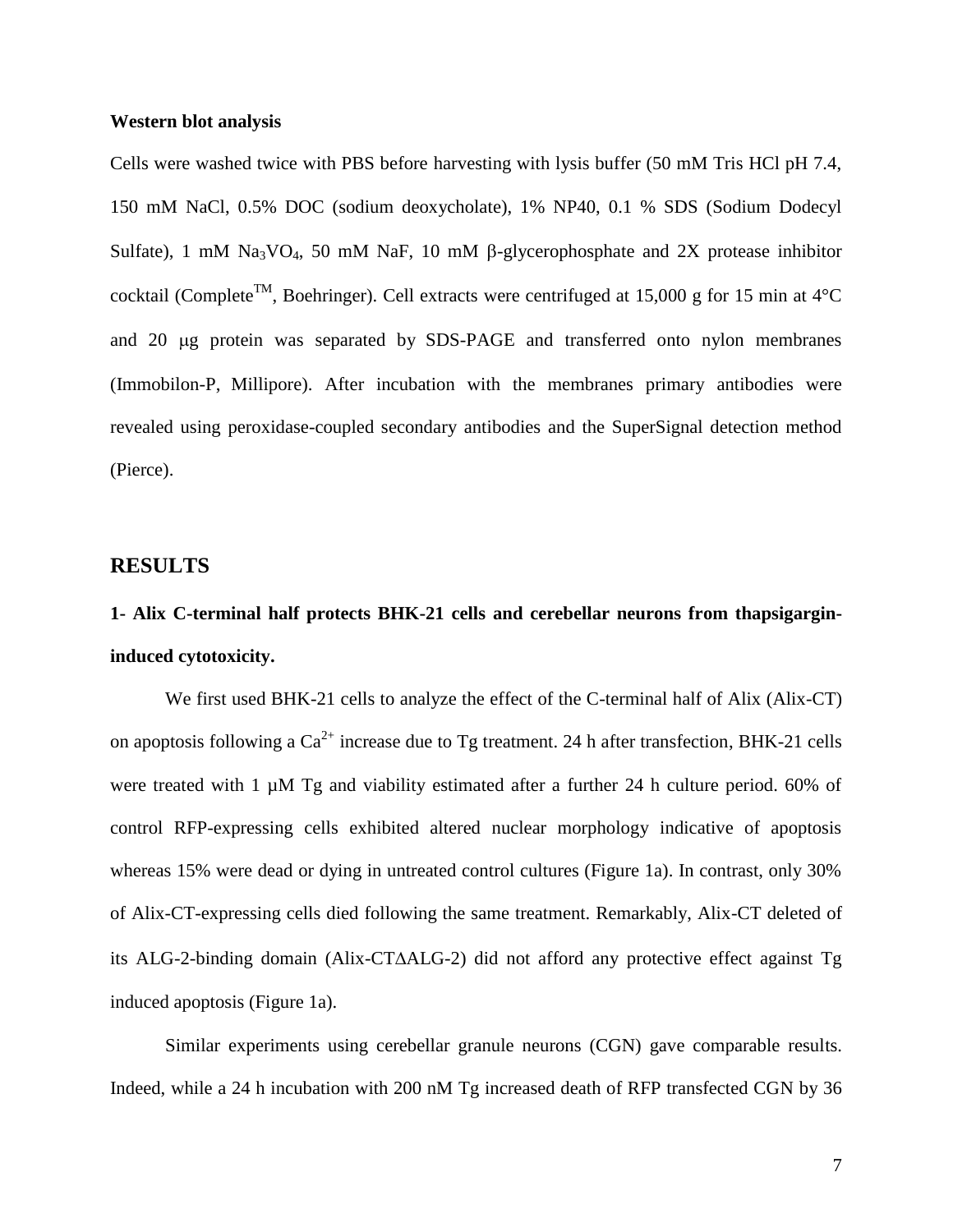%, the number of Alix-CT-expressing neurons showing a condensed or fragmented nucleus did not significantly differ from that of untreated cultures (Figure 1b). Deletion of the ALG-2 binding site on Alix-CT abrogated its capacity to rescue neurons. Our findings indicate that expression of a dominant negative form of Alix counteracts the deleterious effect of Tg in a way which depends on its capacity to interact with ALG-2.

#### **2- Alix depletion reduces thapsigargin-induced cell death.**

To reinforce our suggestion of a possible role of Alix in mediating ER stress apoptosis, we established a BHK-21 cell line in which we down regulated Alix expression using a pSuper vector coding for a short hairpin RNA against Alix (*Sh* Alix). As illustrated in Figure 2a, Alix content was reduced by at least 90% in cells stably expressing *Sh* Alix compared to control cells expressing an empty P-Super (*Sh* control). Exposure to 1  $\mu$ M Tg did not significantly alter Alix expression in *Sh* control or *Sh* Alix cells (Figure 2a). Using the MTT assay, we observed a timedependent reduction in metabolic activity of *Sh* control cells following Tg treatment reaching 70 % at 72 h (Figure 2b). In contrast, after an initial limited decline, MTT metabolism remained constant over until the end of the experiment in *Sh* Alix cells. These findings suggest that Alixdepleted cells are less sensitive to Tg cytotoxity. To confirm this, cell viability was estimated using Hoechst nuclear staining 24 h after addition of Tg. After Tg treatment about 55% of *Sh*  control cells exhibited condensed or fragmented nuclei, while only 15% of *Sh* Alix cells showed these apoptotic features (Figure 2c). Therefore, reducing Alix expression greatly improves the survival of BHK-21 cells exposed to Tg.

To strengthen our finding, we restored Alix expression in *Sh* Alix BHK-21 cells using an expression vector coding for the protein (Figure 2c Upper panel). Even though, Alix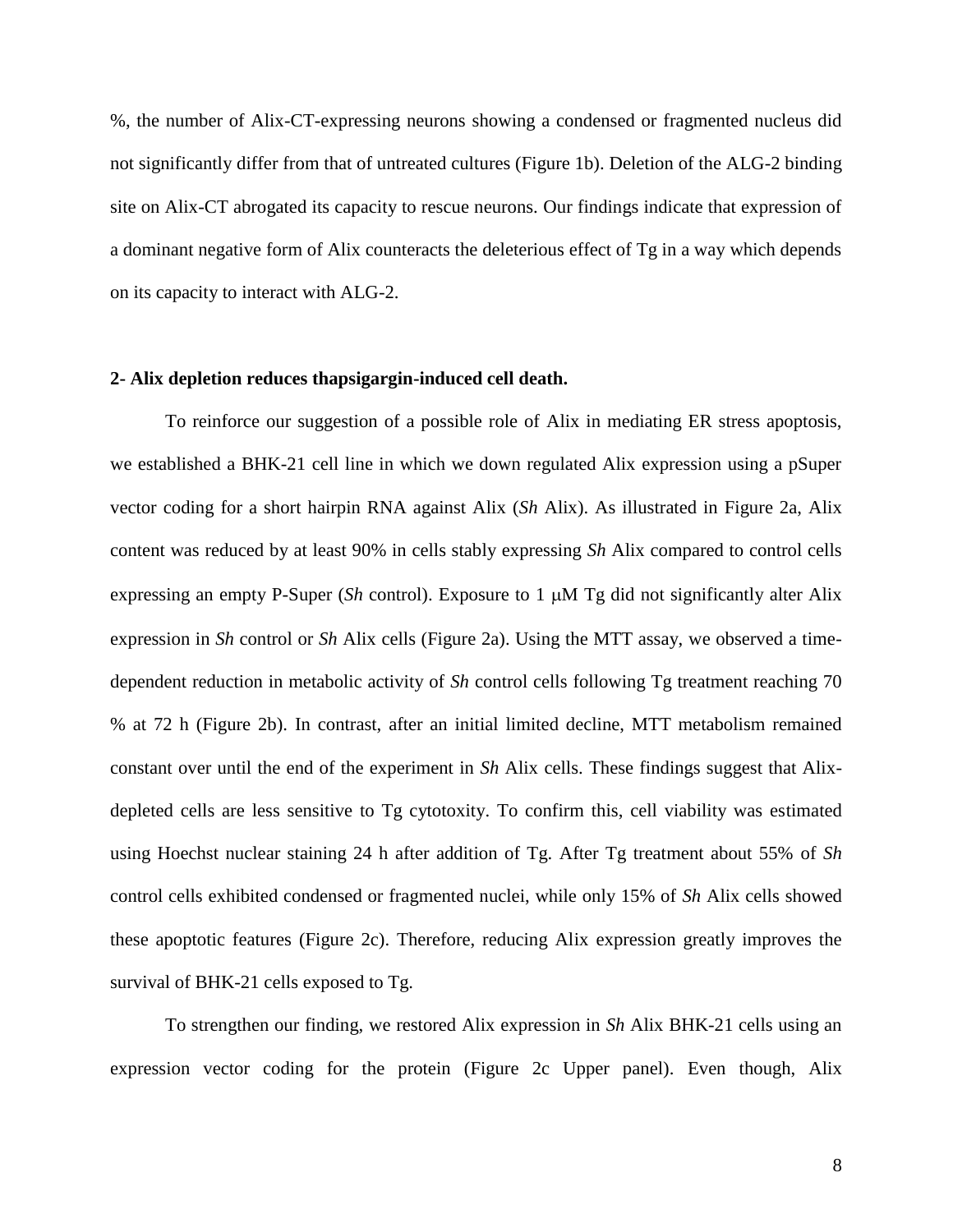overexpression did not affect the sensitivity of *Sh* control cells towards Tg, it almost completely restored Tg-induced death in *Sh* Alix cells (Figure 2c)**.** In contrast, RFP expression did not influence viability in either *Sh* control or *Sh* Alix cells. This observation, together with the fact that AlixALG-2 did not significantly restore Tg-induced cell death indicates that Alix mediates apoptosis following cytosolic  $Ca^{2+}$  elevation and that this activity requires its capacity to bind to ALG-2.

#### **3- Caspase 9 activation is required for Tg-induced apoptosis.**

Since Alix overexpression is sufficient to activate caspases in CGN [16], we hypothesized that Alix downregulation might affect activation of apical caspases following Tg treatment. Because some reports involved caspase 8 [22] and caspase 9 [7,23] in ER stress, we first determined which of these two caspases initiates Tg-induced death in BHK-21 cells. For this we tested the effects on cell survival of catalytically dead mutants (DN-caspases) of caspases 8 and 9 which inhibit activation of their relevant endogenous counterparts. 24 h after transfection, BHK-21 cells were treated with 1  $\mu$ M Tg and further grown for 24 h (Figure 3a). This treatment robustly increased the number of apoptotic cells among control cultures expressing RFP. Tginduced apoptosis was significantly reduced by DN-caspase 9 expression as did the pan-caspase inhibitor BAF. In contrast expression of DN-caspase 8 did not afford protection but even significantly sensitized cells to Tg. Thus, activation of caspase 9 seems to be necessary for BHK21 apoptosis induced byTg.

#### **4- Alix is involved in caspase 9 activation required for thapsigargin-induced apoptosis**.

We then tested the relationship between Alix and caspase 9 activation following Tg.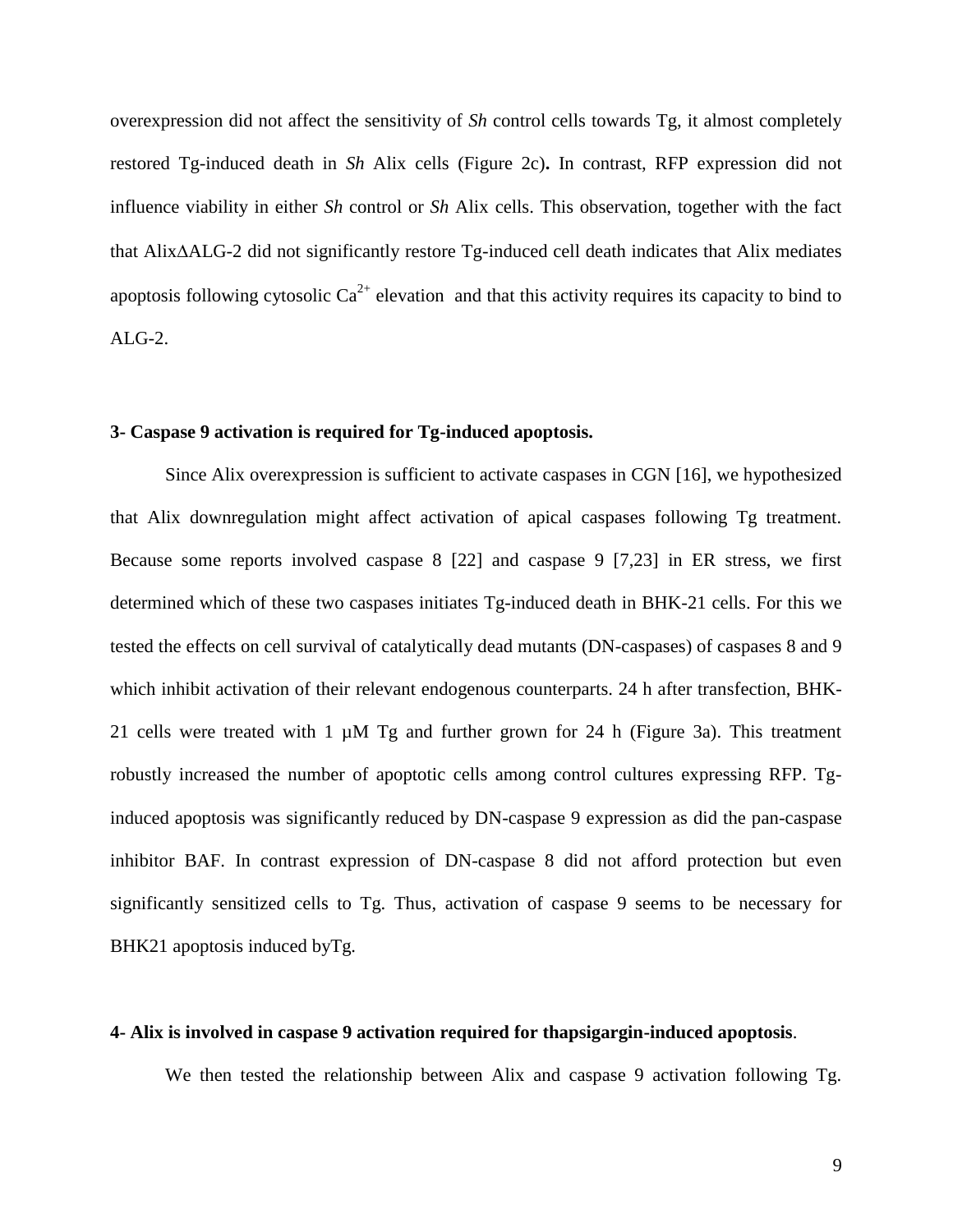Using a Caspase 9 detection kit, activated caspase 9 could not be detected in either *Sh* control or *Sh* Alix cells (Figure 3b). However, following a 24 h exposure to Tg, caspase 9 activation could be detected in 30% of *Sh* control cells. Most of these cells displayed condensed or fragmented nuclei typical of apoptosis. In sharp contrast, the number of cells containing activated-caspase 9 did not increase significantly after Tg treatment in cells in which Alix was knocked down (Figure 3c). This demonstrates that Alix is required for caspase 9 activation following Tg treatment.

## **DISCUSSION**

Alix controls some aspects of cell death, particularly neuronal apoptosis induced by various stimuli [15,16,17,24]. Here, we provide the first evidence for a role of Alix in mediating caspase 9 activation and apoptosis involving alteration in  $Ca^{2+}$  homeostasis. Expression of a dominant-negative form of Alix (Alix-CT) protects CGN and BHK-21 cells against apoptosis induced by Tg, which blocks the sarcoendoplasmic reticulum  $Ca^{2+}$  -ATPase (SERCA). Deletion of the ALG-2 binding site on Alix-CT abolished the capacity of the mutant to block cell death. Consistent with this, Alix knock down in BHK-21 cells protected these cells against Tg whereas complementation with wt Alix (wild-type Alix) restored their susceptibility to Tg in a way depending on its capacity to bind ALG-2. Finally we also show that Alix is necessary for caspase 9 activation, a process necessary for induction of apoptosis induced by Tg.

Our finding that, in BHK cells, caspase 9 is instrumental for apoptosis induced by cytosolic elevation is in good agreement with several reports showing that cells derived from caspase 9 knock-out animals or in which caspase 9 activation was blocked, are protected against death induced by alteration in ER calcium homeostasis [6,7,8]. More disputed is the way of activation of caspase 9, which was demonstrated to be both dependent and independent of the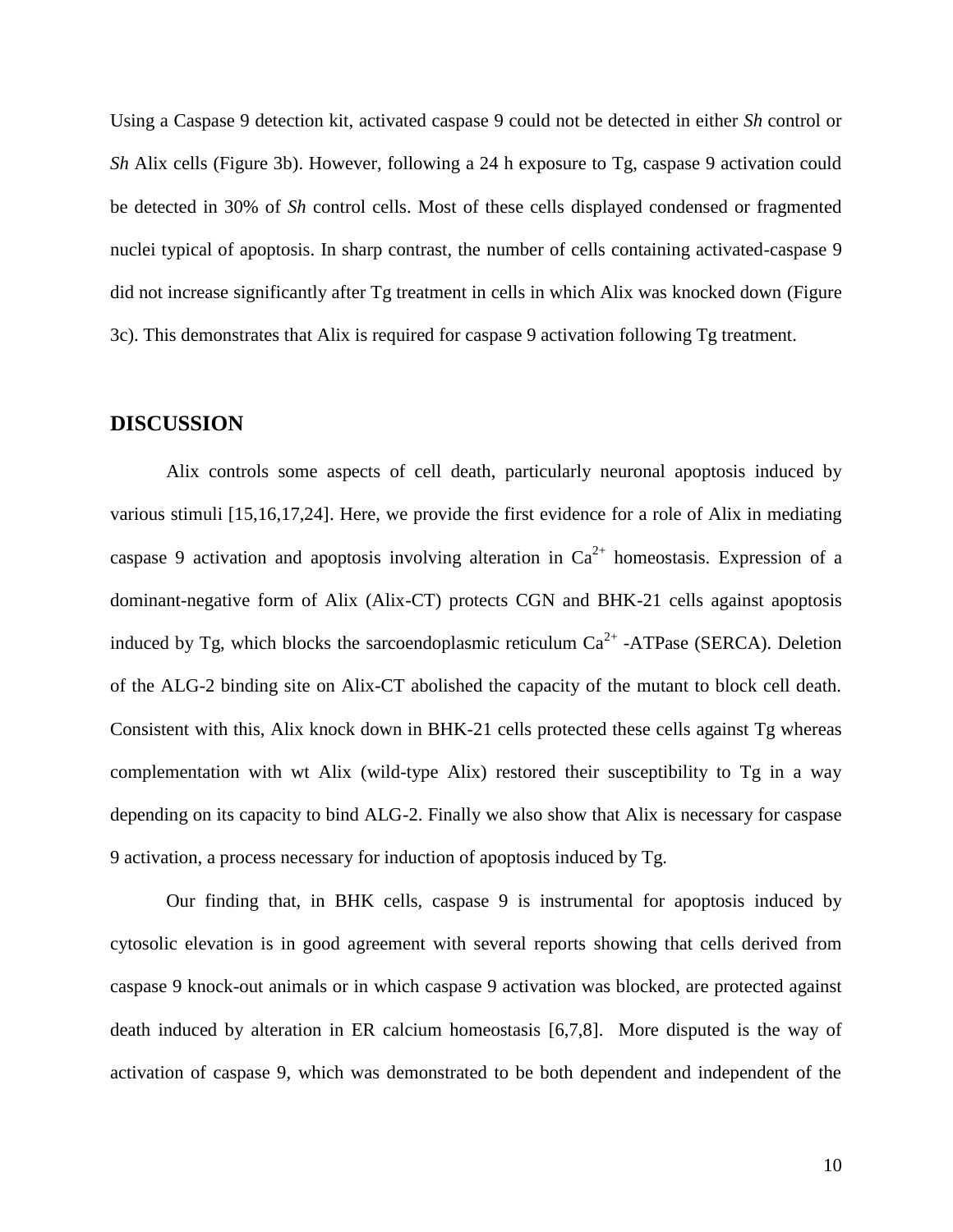intrinsic/Apaf-1 pathway [6,8]. Rao et al demonstrated that ALG-2 co-immunoprecipitates with vectorially expressed caspases 9 and 12. They also showed that knock-down of ALG-2 inhibits activation of procaspase 9 and suggested that activation by Tg stress features an Apaf-1 independent pathway that requires, among others, ATP, calcium, ALG-2, caspase 9, caspase 12 and additional factors present in microsomes [8]. Several studies have now shown that, in various situations and several types of cells [25], caspase 12 is not critical for the ER stress-induced apoptotic cascade [6,22,23,26]. Our present results demonstrate that, like ALG-2, Alix expression is necessary for caspase-9 activation induced by Tg.

Another link between the ER and ALG-2 had been demonstrated by Draeby *et al* [27] who reported that ALG-2 interacts with the ER-localized scotin protein which is a proapoptoticp53-inducible protein. Noteworthy is that deletion of the PRD C-terminal region of scotin containing the ALG-2 binding site, abolished the ER localization and proapoptotic function of the protein. Furthermore, ALG-2 is temporarily and  $Ca^{2+}$ -dependently recruited by Sec31 of Cop-II at ER exit sites [28,29,30]. Alix also translocates to ER exit sites in response to a rise in cytoplasmic  $Ca^{2+}$  suggesting a possible function of the protein in this compartment [30]. In line with this, we have previously reported that Alix-CT expressed in HEK-293 cells concentrates on tubular vesicular structures stained with an antibody recognizing ER resident proteins bearing KDEL [20]. Thus Alix and ALG-2 localization is compatible with a scenario in which changes in ER Ca<sup>2+</sup> homeostasis induce the Ca<sup>2+</sup> -dependent recruitment by ALG-2 of Alix and additional proteins required for the building of a platform allowing activation of caspase 9.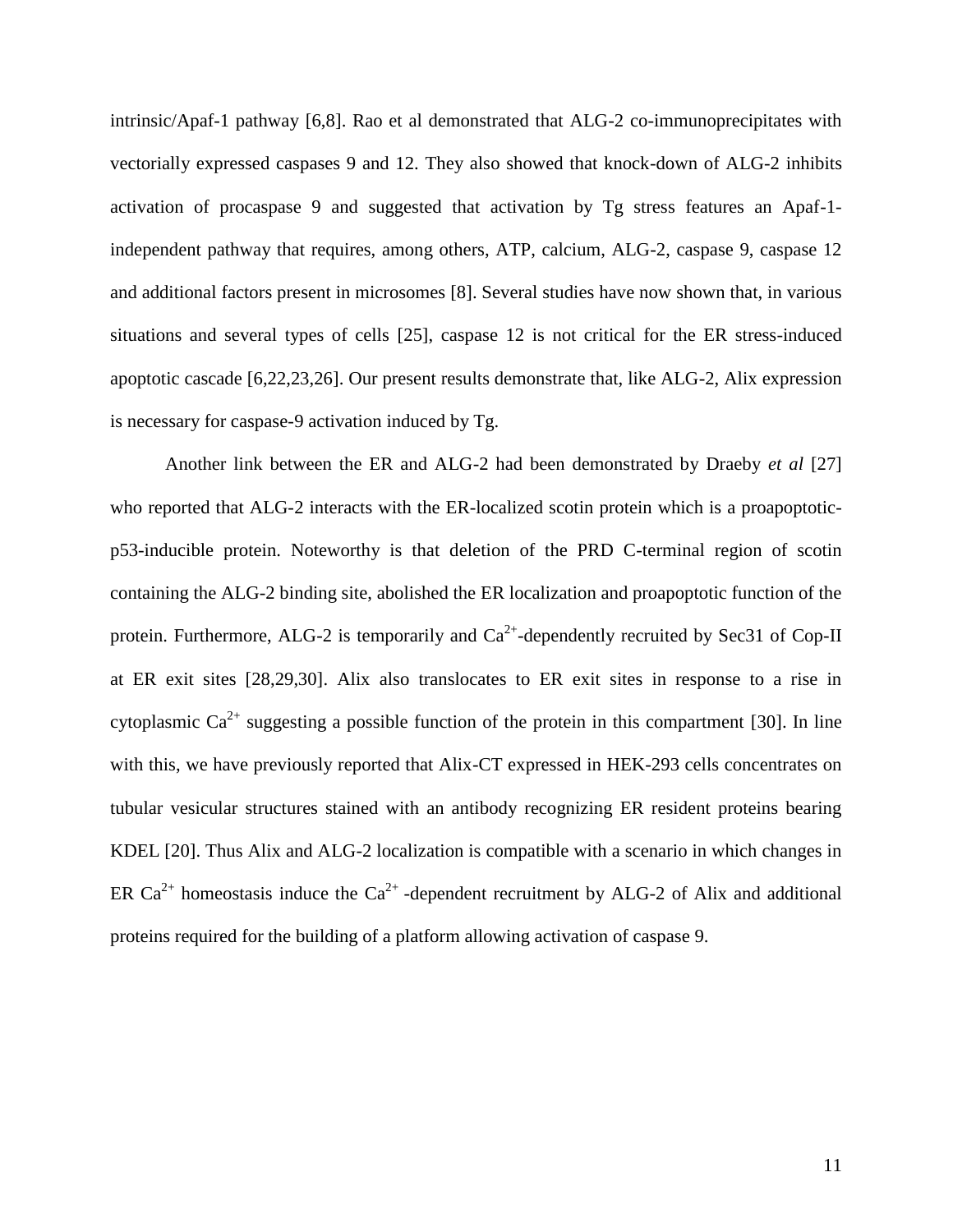## **FIGURE LEGENDS**

# **Figure 1: Ectopic expression of the C-terminal half of Alix delays cell death of BHK-21 cells and CGN induced by an ER stress.**

BHK-21 cells grown for 24 h (a) or cerebellar granule neurons (CGN) cultured for 4 days (b) were transfected with vectors encoding either Flag-Alix-CT, Flag-Alix-CTΔALG-2 or RFP. One day later, cells were treated with  $Tg$  (1  $\mu$ M (a) 200 nM (b)) or vehicle (0.01 % DMSO) for 24 h. Transfected cells were revealed using an anti-Flag antibody and cells with condensed/fragmented nuclei were scored as pyknotic. Results are expressed as the percentage of transfected cells displaying pyknotic nuclei. Values are given as a percentage (**±** S.D.) of cell death and statistical analysis was performed by analysis of variance (One-way ANOVA followed by Scheffe's posthoc test).  $P < 0.05$  versus RFP control.

### **Figure 2: Reduction of Alix expression protects BHK-21 cells from Tg cytotoxicity**

(a) Western-blot analysis of Alix expression in *Sh* control or *Sh* Alix BHK-21 cells with or without Tg for 24 h.

(b) *Sh* control or *Sh* Alix BHK-21 cells were treated with 1 µM Tg and the percentage of viable cells was estimated at various time intervals using the MTT assay. Results are expressed as a percentage of the metabolic activity at  $t=0$  in Tg-treated cultures relative to DMSO-treated control cultures. Each point represents the mean  $\pm$  S.D. of triplicate wells from three independent experiments.

(c) *Alix expression restores sensitivity of Sh Alix cells to Tg cytotoxicity.*

*Sh* control or *Sh* Alix BHK-21 cells were transfected with a vector coding either for Flag-Alix, Flag-AlixΔALG-2 or RFP. Upper panel: WB analysis of cell extracts of *Sh* control and *Sh* Alix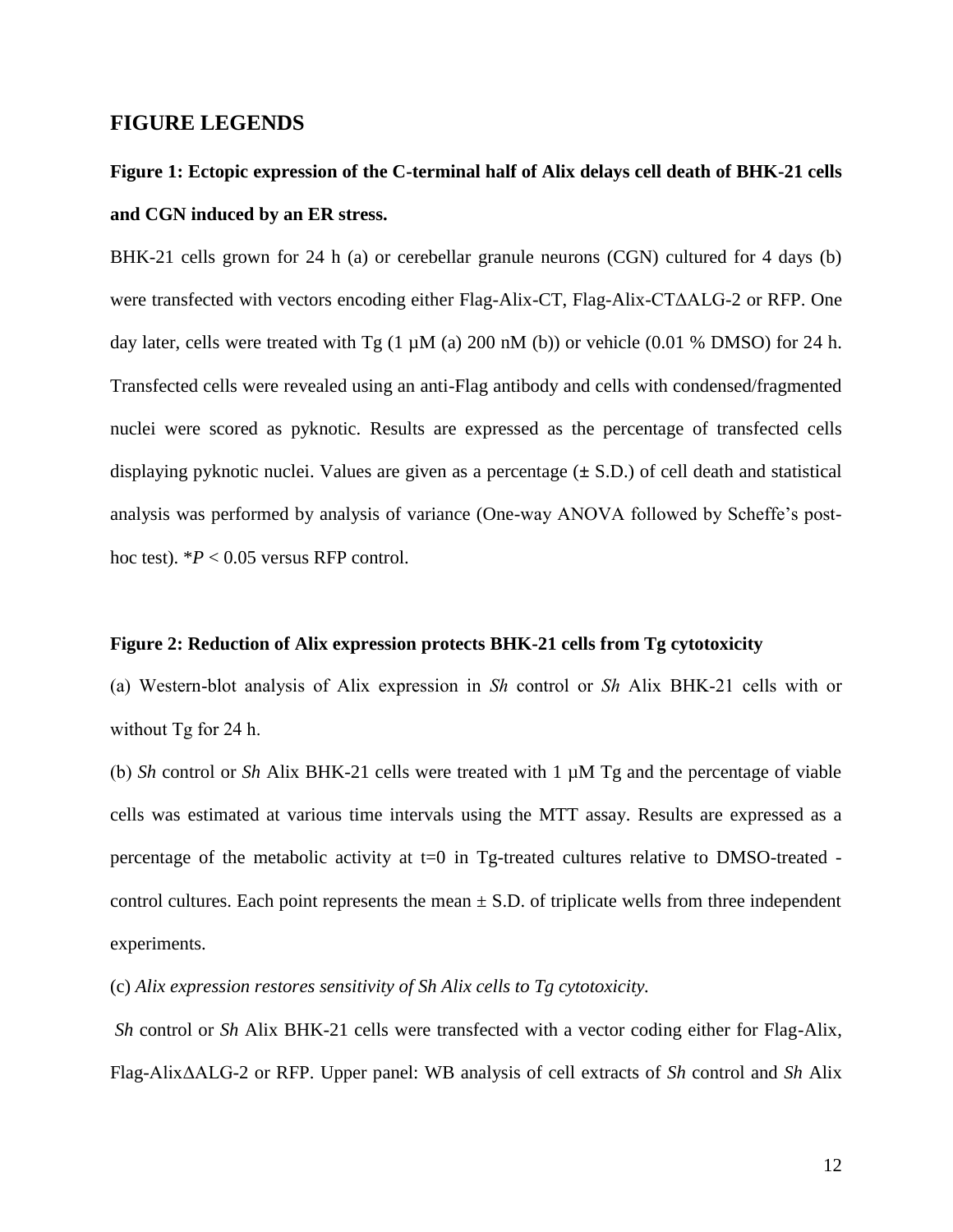cells using an anti-Flag antibody demonstrating expression of Alix and AlixALG-2 in transfected cells. Bottom panel: Twenty-four hours after transfection, cells were exposed to Tg (1 µM) during 24 h and then immunostained with an anti-Flag antibody. Cells were counted in 10 random fields in two or three different wells and condensed/fragmented nuclei were scored as pyknotic. Results are expressed as the percentage of transfected cells displaying a pyknotic nucleus. Data are means  $\pm$  SD of three independent experiments. Statistical analysis was performed by analysis of variance (One-way ANOVA followed by Scheffe's post-hoc test). \**P* < 0.05 versus RFP-overexpressing *Sh* Alix cells.

# **Figure 3: Reduction of Alix expression impedes caspase 9 activation following Tg treatment in BHK-21 cells.**

### (a) *Expression of DN-caspase 9 protects cells from Tg-induced apoptosis.*

BHK-21 cells were transfected with vectors coding for RFP or dominant-negative forms of either caspase 8-HA or caspase 9-HA. 24 h later, cells were treated with 1  $\mu$ M Tg, 24 h. RFP transfected cells were treated or not with 100 µM pan-caspase inhibitor BAF (Boc-aspartyl (OMe)-fluorymethylketone ; Biorad). Cells were then immunostained using a monoclonal anti-HA antibody and nuclei stained with Hoechst. 10 random fields from two or three different wells were counted and condensed/fragmented nuclei were scored as pyknotic. Results are expressed as the percentage of transfected cells displaying pyknotic nuclei. Data represent means  $\pm$  SD of three independent experiments. Statistical analysis was performed by analysis of variance (Oneway ANOVA followed by Scheffe's post-hoc test).  $*P < 0.05$  versus DN-caspase 8 overexpressing BHK-21 cells (treated with DMSO).

(b,c) *Caspase 9 activation following Tg treatment requires Alix expression.*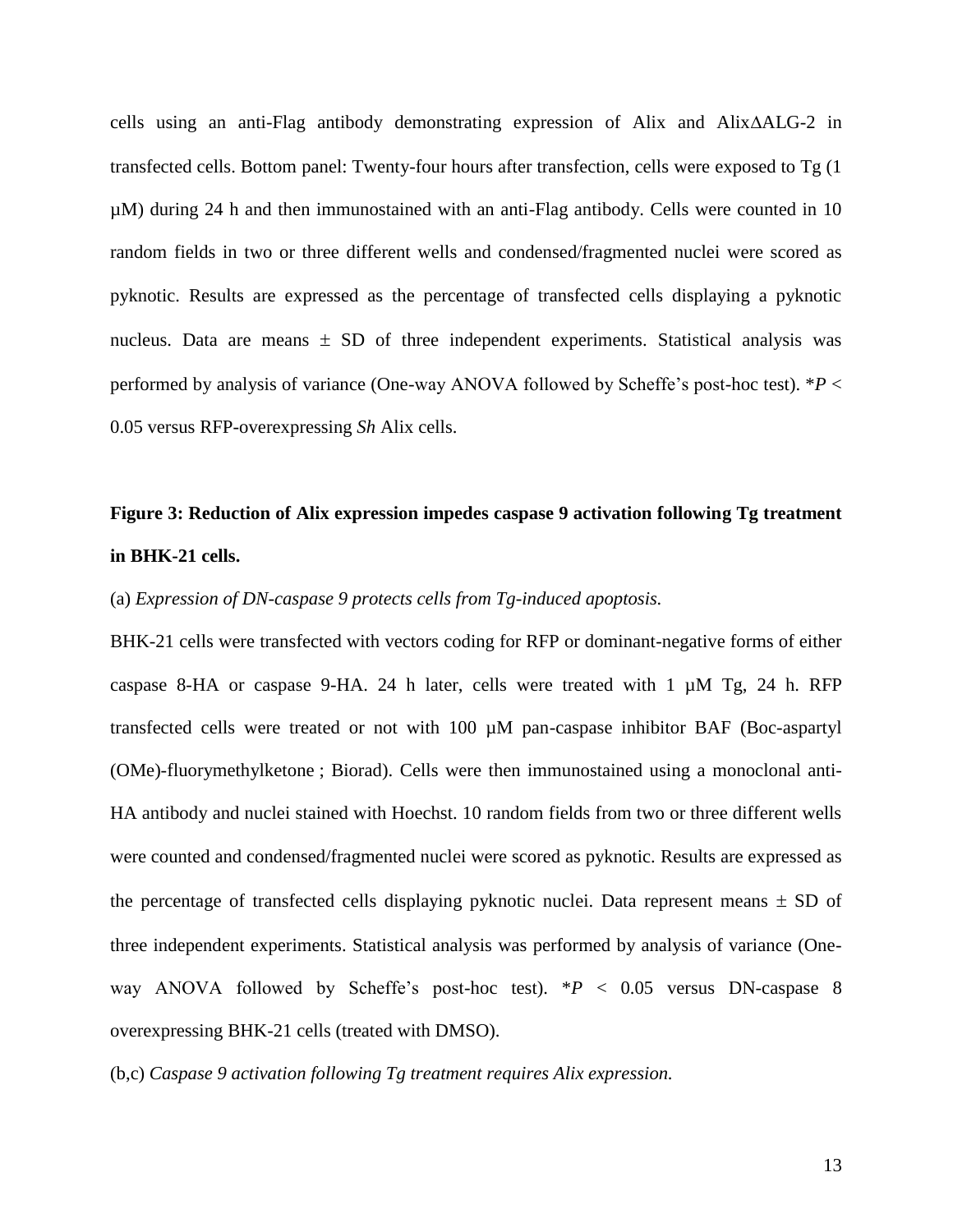*Sh* control or *Sh* Alix BHK-21 cells were treated with 1 µM Tg or with DMSO vehicle. After 24 h cells were labelled for activated caspase 9 (red-LETD-fmk) and stained with Hoechst. b: representative fields. Arrows indicate cells with pyknotic nuclei displaying activated caspase 9. c: quantification of cells displaying activated caspase 9. Results are expressed as the percentage of cells labeled with red LETD-fmk. Data represent means  $\pm$  SD of three independent experiments.  $\dot{\gamma}$ :  $p= 0.0002$  using Student's t test. No significant difference in the percentage of cells displaying activated caspases 9 could be observed between shAlix cells with or without Tg  $(p= 0.14)$ .

This study was partly supported by the Institut National de la Santé et de la Recherche Médicale (Inserm), the Université Joseph Fourier and by funds from the Association Française contre les Myopathies, the Association pour la recherche sur le cancer (ARC), the Association pour la Recherche sur la Sclérose Latérale Amyotrophique (ARS) and the Région Rhône-Alpes. F. Strappazzon is the recipient of a grant from the Ministère de l'Education Nationale, de l'Enseignement Supérieur et de la Recherche. We gratefully acknowledge P. Mehlen for caspase contructs, F. J. Hemming for revising the English manuscript, A.L. Mahul and S. Fraboulet for valuable suggestions throughout this work.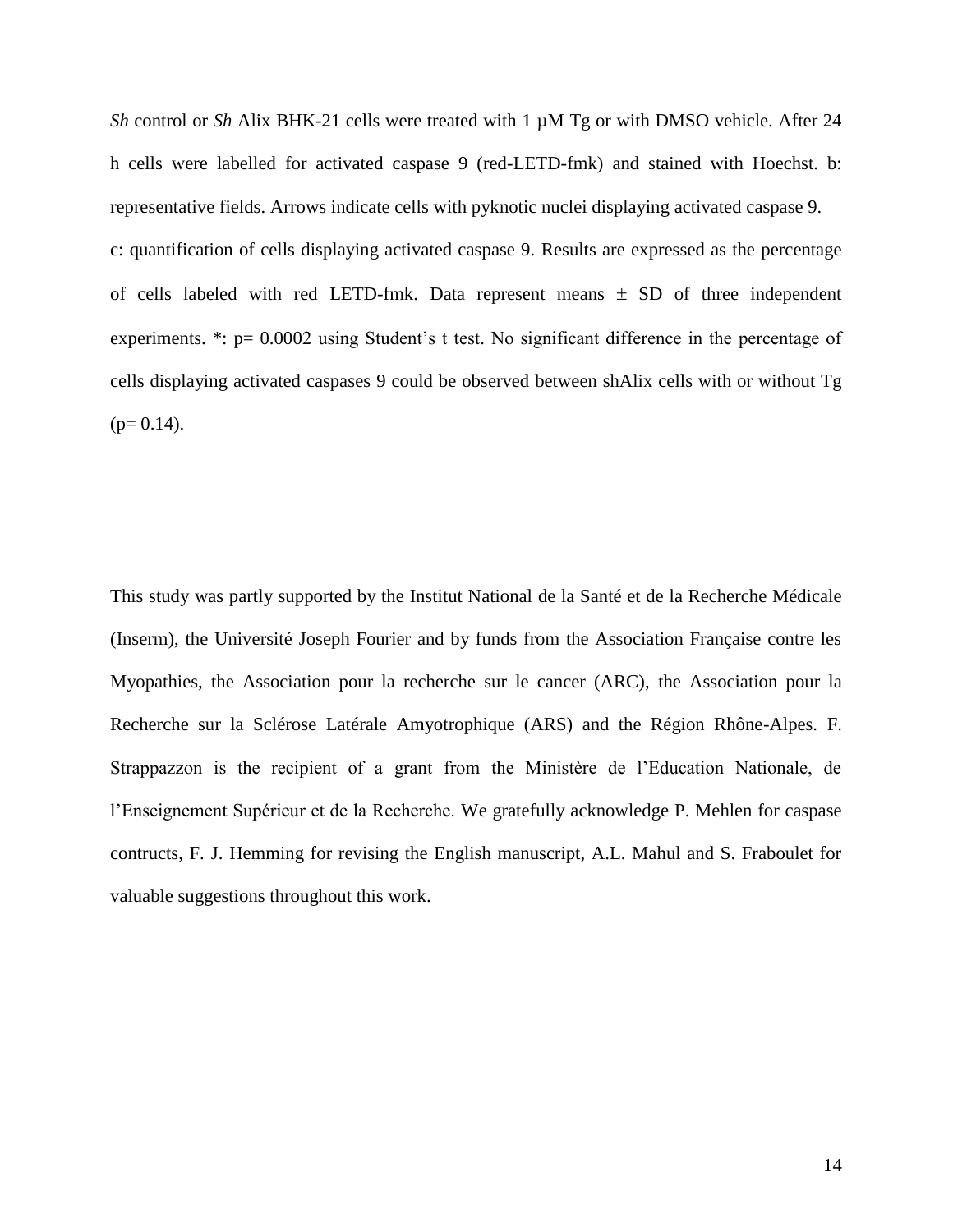### **REFERENCES**

- [1] M.J. Berridge, M.D. Bootman, P. Lipp, Calcium--a life and death signal., Nature 1998: 395 (1998) 645-648.
- [2] M.J. Berridge, P. Lipp, M.D. Bootman, Signal transduction. The calcium entry pas de deux, Science 287 (2000) 1604-1605.
- [3] L.K. Nutt, A. Pataer, J. Pahler, B. Fang, J. Roth, D.J. McConkey, S.G. Swisher, Bax and Bak promote apoptosis by modulating endoplasmic reticular and mitochondrial Ca2+ stores, J Biol Chem 277 (2002) 9219-9225.
- [4] B. Tombal, S.R. Denmeade, J.M. Gillis, J.T. Isaacs, A supramicromolar elevation of intracellular free calcium  $(\text{[Ca}(2+)](i))$  is consistently required to induce the execution phase of apoptosis, Cell Death Differ 9 (2002) 561-573.
- [5] R. Rizzuto, P. Pinton, D. Ferrari, M. Chami, G. Szabadkai, P.J. Magalhaes, F. Di Virgilio, T. Pozzan, Calcium and apoptosis: facts and hypotheses, Oncogene 22 (2003) 8619-8627.
- [6] F. Di Sano, E. Ferraro, R. Tufi, T. Achsel, M. Piacentini, F. Cecconi, Endoplasmic reticulum stress induces apoptosis by an apoptosome-dependent but caspase 12-independent mechanism, J Biol Chem 281 (2006) 2693-2700.
- [7] A. Masud, A. Mohapatra, S.A. Lakhani, A. Ferrandino, R. Hakem, R.A. Flavell, Endoplasmic reticulum stress-induced death of mouse embryonic fibroblasts requires the intrinsic pathway of apoptosis, J Biol Chem 282 (2007) 14132-14139.
- [8] R.V. Rao, K.S. Poksay, S. Castro-Obregon, B. Schilling, R.H. Row, G. del Rio, B.W. Gibson, H.M. Ellerby, D.E. Bredesen, Molecular components of a cell death pathway activated by endoplasmic reticulum stress, J Biol Chem 279 (2004) 177-187.
- [9] H. Suzuki, M. Kawasaki, T. Inuzuka, M. Okumura, T. Kakiuchi, H. Shibata, S. Wakatsuki, M. Maki, Structural basis for Ca2+ -dependent formation of ALG-2/Alix peptide complex: Ca2+/EF3-driven arginine switch mechanism, Structure 16 (2008) 1562-1573.
- [10] K. Katoh, H. Shibata, H. Suzuki, A. Nara, K. Ishidoh, E. Kominami, T. Yoshimori, M. Maki, The ALG-2-interacting protein Alix associates with CHMP4b, a human homologue of yeast Snf7 that is involved in multivesicular body sorting, J Biol Chem 278 (2003) 39104-39113.
- [11] M. Missotten, A. Nichols, K. Rieger, R. Sadoul, Alix, a novel mouse protein undergoing calcium-dependent interaction with the apoptosis-linked-gene 2 (ALG-2) protein, Cell Death Differ 6 (1999) 124-129.
- [12] P. Vito, L. Pellegrini, C. Guiet, L. D'Adamio, Cloning of AIP1, a novel protein that associates with the apoptosis-linked gene ALG-2 in a Ca2+-dependent reaction, J Biol Chem 274 (1999) 1533-1540.
- [13] R. Sadoul, Do Alix and ALG-2 really control endosomes for better or for worse, Bio. Cell 98 (2006) 69-77.
- [14] G. Odorizzi, The multiple personalities of Alix, J Cell Sci 119 (2006) 3025-3032.
- [15] F.J. Hemming, S. Fraboulet, B. Blot, R. Sadoul, Early increase of apoptosis-linked gene-2 interacting protein X in areas of kainate-induced neurodegeneration, Neuroscience 123 (2004) 887-895.
- [16] Y. Trioulier, S. Torch, B. Blot, N. Cristina, C. Chatellard-Causse, J.M. Verna, R. Sadoul, Alix, a protein regulating endosomal trafficking, is involved in neuronal death, J Biol Chem 279 (2004) 2046-2052.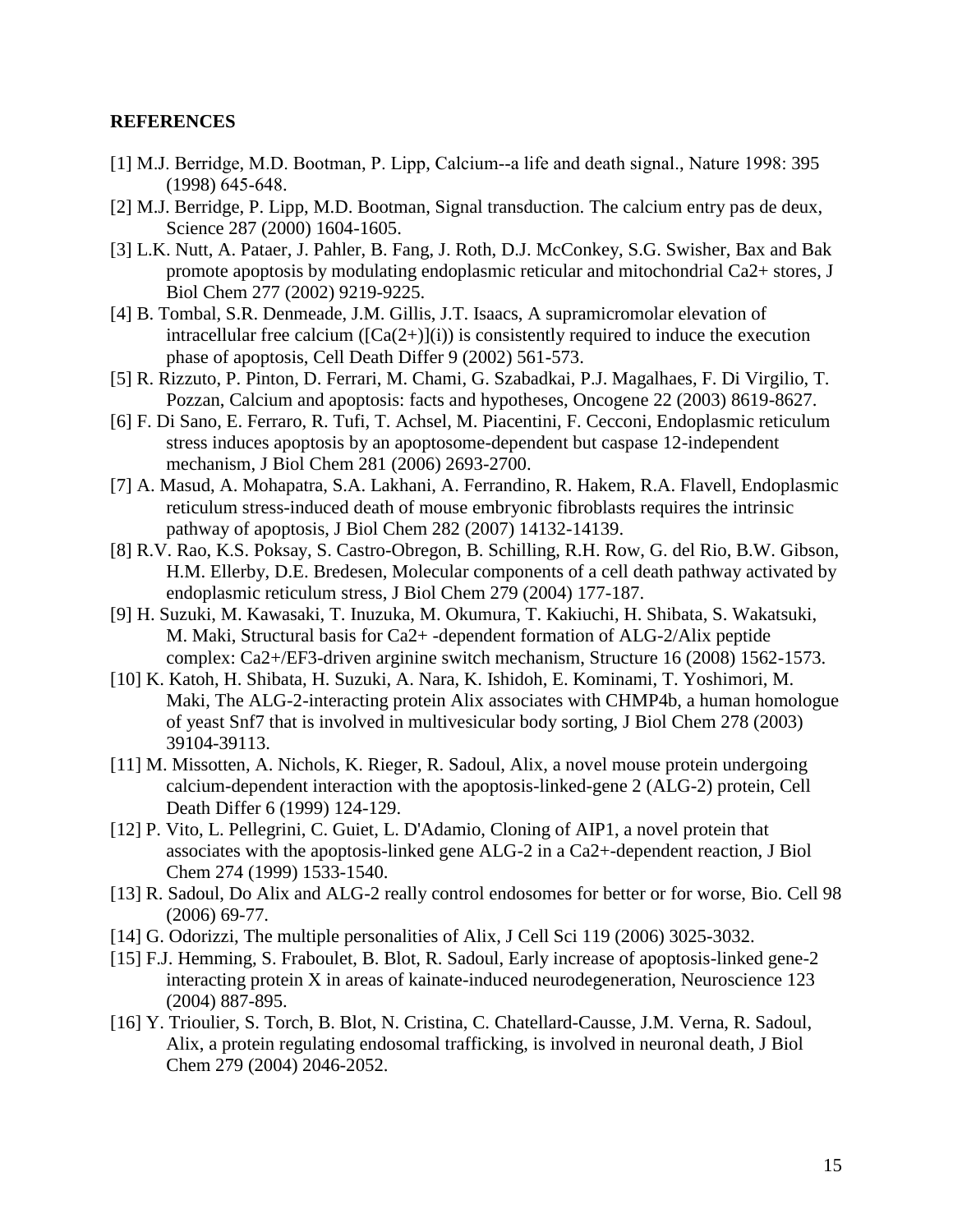- [17] A.L. Mahul-Mellier, F.J. Hemming, B. Blot, S. Fraboulet, R. Sadoul, Alix, making a link between apoptosis-linked gene-2, the endosomal sorting complexes required for transport, and neuronal death in vivo, J Neurosci 26 (2006) 542-549.
- [18] A.L. Mahul-Mellier, F. Strappazzon, A. Petiot, C. Chatellard-Causse, S. Torch, B. Blot, K. Freeman, L. Kuhn, J. Garin, J.M. Verna, S. Fraboulet, R. Sadoul, F.J. Hemming, Alix and ALG-2 are involved in tumor necrosis factor receptor 1-induced cell death, J Biol Chem 283 (2008) 34954-34965.
- [19] A.L. Mahul-Mellier, F. Strappazzon, C. Chatellard-Causse, B. Blot, D. Beal, S. Torch, F. Hemming, A. Petiot, J.M. Verna, S. Fraboulet, R. Sadoul, Alix and ALG-2 make a link between endosomes and neuronal death, Biochem Soc Trans 37 (2009) 200-203.
- [20] C. Chatellard-Causse, B. Blot, N. Cristina, S. Torch, M. Missotten, R. Sadoul, Alix (ALG-2 interacting protein X), a protein involved in apoptosis, binds to endophilins and induces cytoplasmic vacuolization, J Biol Chem 277 (2002) 29108-29115.
- [21] T. Tuomikoski, M.A. Felix, M. Doree, J. Gruenberg, Inhibition of endocytic vesicle fusion in vitro by the cell-cycle control protein kinase cdc2, Nature 342 (1989) 942-945.
- [22] A. Jimbo, E. Fujita, Y. Kouroku, J. Ohnishi, N. Inohara, K. Kuida, K. Sakamaki, S. Yonehara, T. Momoi, ER stress induces caspase-8 activation, stimulating cytochrome c release and caspase-9 activation, Exp Cell Res 283 (2003) 156-166.
- [23] E.A. Obeng, L.H. Boise, Caspase-12 and caspase-4 are not required for caspase-dependent endoplasmic reticulum stress-induced apoptosis, J Biol Chem 280 (2005) 29578-29587.
- [24] D. Blum, F.J. Hemming, M.C. Galas, S. Torch, L. Cuvelier, S.N. Schiffmann, R. Sadoul, Increased Alix (apoptosis-linked gene-2 interacting protein  $X$ ) immunoreactivity in the degenerating striatum of rats chronically treated by 3-nitropropionic acid, Neurosci Lett 368 (2004) 309-313.
- [25] Y. Kosuge, T. Sakikubo, K. Ishige, Y. Ito, Comparative study of endoplasmic reticulum stress-induced neuronal death in rat cultured hippocampal and cerebellar granule neurons, Neurochem Int 49 (2006) 285-293.
- [26] H. Shiraishi, H. Okamoto, A. Yoshimura, H. Yoshida, ER stress-induced apoptosis and caspase-12 activation occurs downstream of mitochondrial apoptosis involving Apaf-1, J Cell Sci 119 (2006) 3958-3966.
- [27] I. Draeby, Y.L. Woods, J.M. la Cour, J. Mollerup, J.C. Bourdon, M.W. Berchtold, The calcium binding protein ALG-2 binds and stabilizes Scotin, a p53-inducible gene product localized at the endoplasmic reticulum membrane, Arch Biochem Biophys 467 (2007) 87- 94.
- [28] J.M. la Cour, J. Mollerup, M.W. Berchtold, ALG-2 oscillates in subcellular localization, unitemporally with calcium oscillations, Biochem Biophys Res Commun 353 (2007) 1063-1067.
- [29] H. Shibata, H. Suzuki, H. Yoshida, M. Maki, ALG-2 directly binds Sec31A and localizes at endoplasmic reticulum exit sites in a Ca2+-dependent manner, Biochem Biophys Res Commun 353 (2007) 756-763.
- [30] A. Yamasaki, K. Tani, A. Yamamoto, N. Kitamura, M. Komada, The Ca2+-binding protein ALG-2 is recruited to endoplasmic reticulum exit sites by Sec31A and stabilizes the localization of Sec31A, Mol Biol Cell 17 (2006) 4876-4887.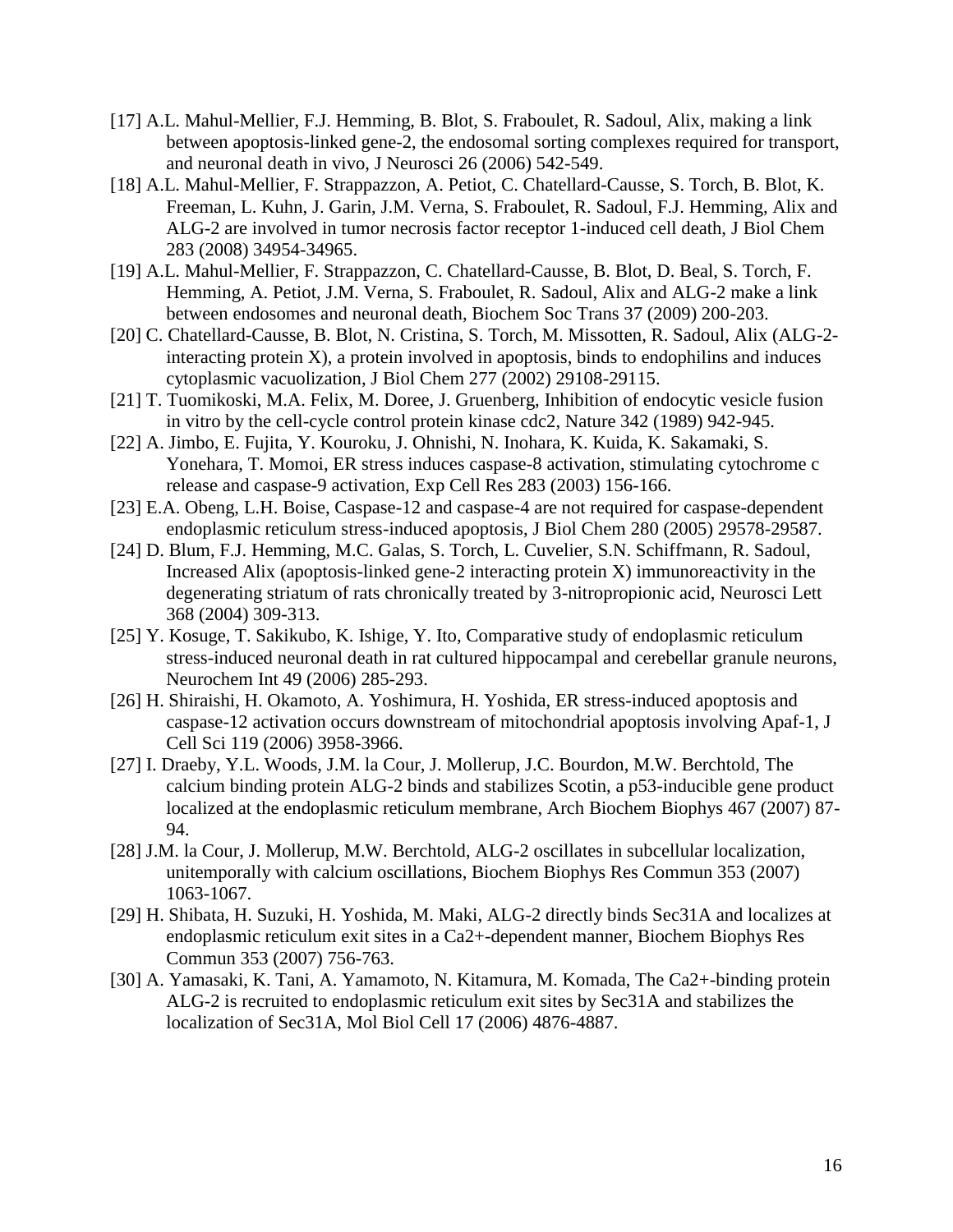**Figure 1**

Figure 1

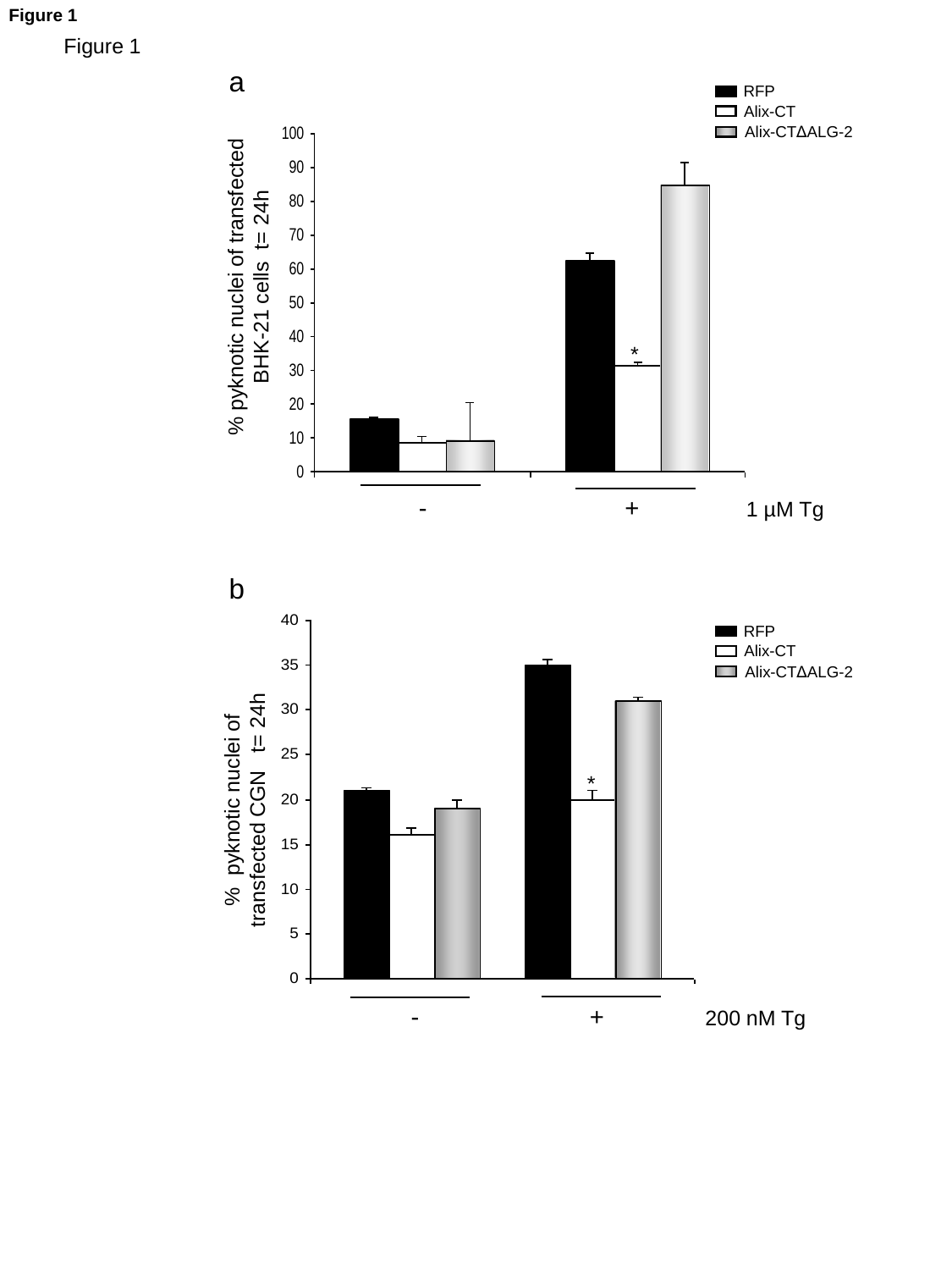**Figure 2**



Alix

Alix